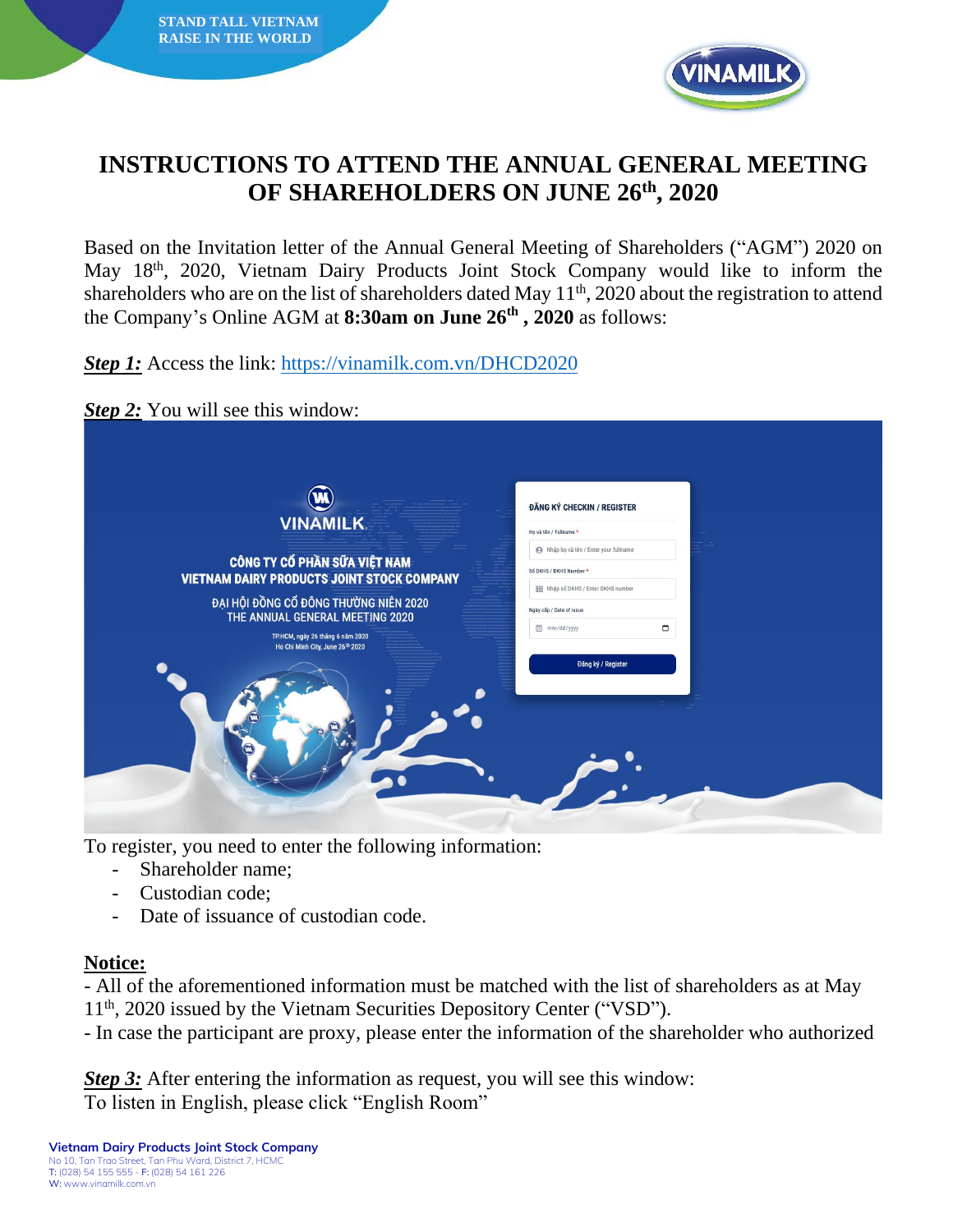**STAND TALL VIETNAM RAISE IN THE WORLD**



# (W) **VINAMILK** CÔNG TY CỔ PHẦN SỮA VIỆT NAM **VIETNAM DAIRY PRODUCTS JOINT STOCK COMPANY** ĐẠI HỘI ĐỒNG CỔ ĐÔNG THƯỜNG NIÊN 2020 THE ANNUAL GENERAL MEETING 2020 TP.HCM, ngày 26 tháng 6 năm 2020<br>Ho Chi Minh City, June 26<sup>th</sup> 2020 ĐĂNG KÝ THAM GIA / REGISTRATION Cảm ơn cổ đông đã đăng ký tham gia / Thank you for registering Tham dự ĐHCĐ trực tuyển, vui lòng nhấn Phòng Tiếng Việt Join the online annual general meeting, please click English Room

### *Step 4:*

The system will direct to the following window, please enter the following information:

- First name, Last name of shareholder or proxy;
- Email address of shareholder or proxy
- Event password: auto-filled by the system (no need to manually input)



By joining this event, you are accepting the Cisco Webex Terms of Service and Privacy Statement.